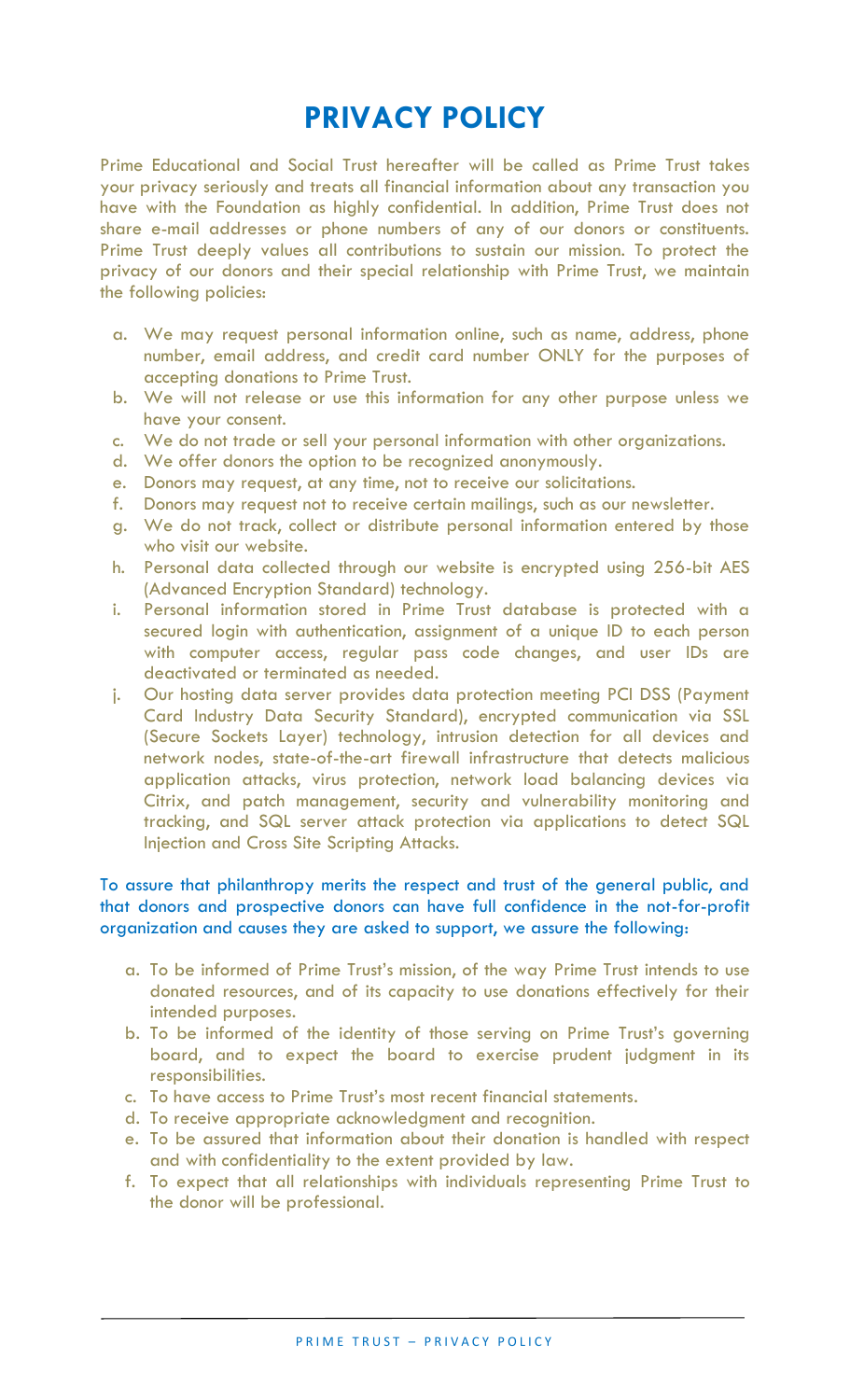- g. To be informed whether those seeking donations are volunteers, employees of the organization or hired solicitors.
- h. To have the opportunity for their names to be deleted from mailing lists that Prime Trust may intend to share.
- i. To feel free to ask questions when making a donation and to receive prompt, truthful and forthright answers.

## **What information we collect**

We use personal information collected from donors for the purposes of processing payments and communicating about Prime Trust as well as conducting the fundraising and other operations of Prime Trust. This information may include name, amount donated, address, telephone number, donor comments, e-mail address, and any other personal information provided to us ("Donor Data"). For donations by check, Donor Data also includes the data visible on the check.

Information from Payment Processors and Other Service Providers: Payment processors allow donors to give electronically using a payment services account, a credit card, or other payment method. These processors collect certain information from donors, and you should consult their privacy policies to determine their practices.

To provide donors the best possible experience, we work with service providers and may share Donor Data and other information with, or have it transmitted through, them. Such service providers include, for example, collocation facilities and bandwidth providers as well as organizations that help non-profit organizations with fundraising.

# **How we use that information**

Donor Data may be used for these kinds of purposes:

- a. Distributing receipts and thanking donors for donations.
- b. Informing donors about upcoming fundraising and other activities of Prime Trust Internal analysis, such as research and analytics.
- c. Record keeping
- d. Reporting to applicable government agencies as required by law.
- e. Surveys, metrics, and other analytical purposes.
- f. Other purposes related to the fundraising operations.
- g. Anonymous donor information may be used for promotional and fundraising activities. Comments that are provided by donors may be publicly published and may be used in promotional materials. We may use available information to supplement the Donor Data to improve the information we use to drive our fundraising efforts. We may allow donors the option to have their name publicly associated with their donation unless otherwise requested as part of the online donation process.
- h. We use data gathered for payment processors and other service providers only for the purposes described in this policy.

### **Contact us**

If you have questions about this Donor Privacy Policy or requests about the status and correctness of your donor data, please contact us at *admin@primetrust.org*